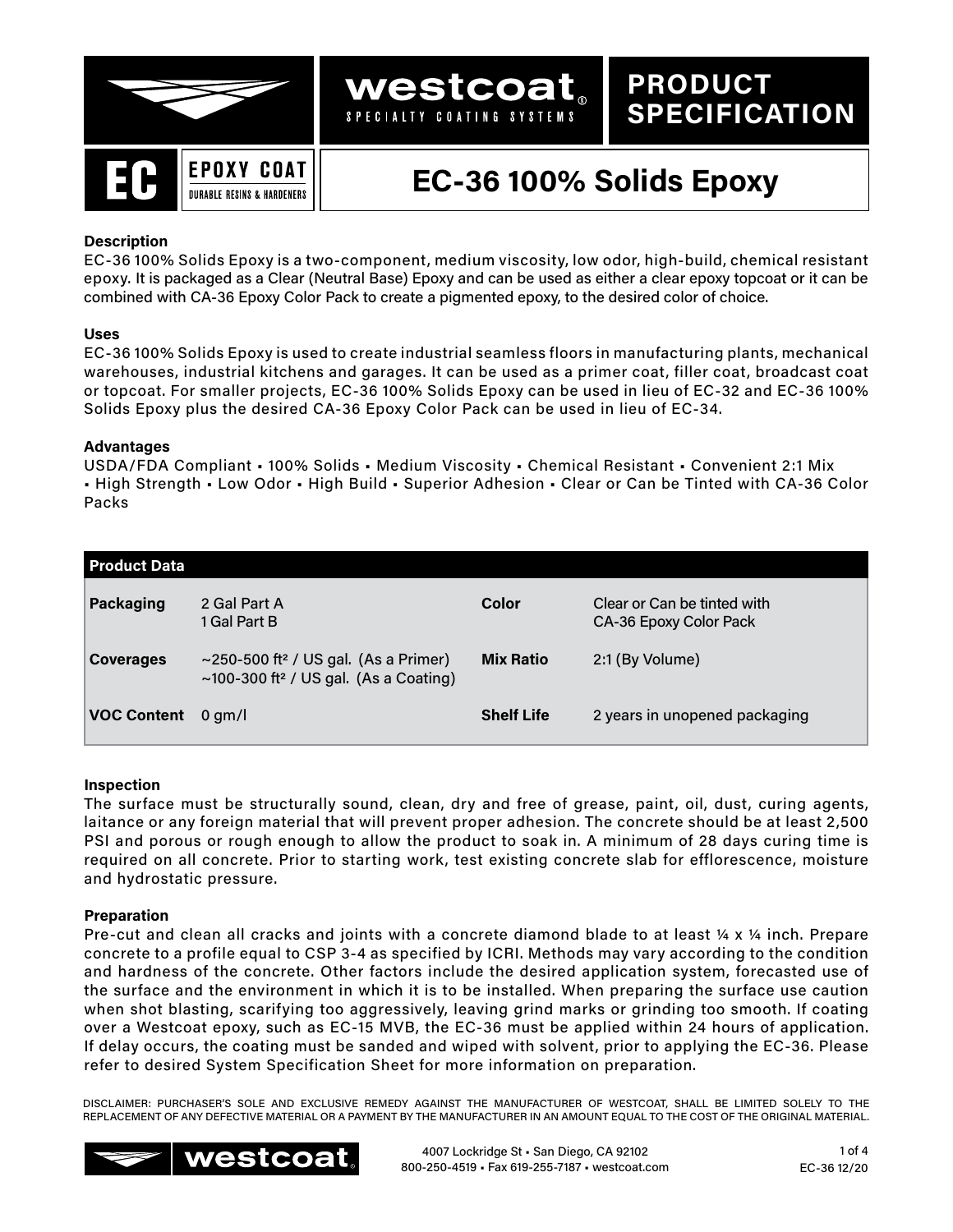

**PRODUCT**

**SPECIFICATION**

## **Moisture**

All concrete should be tested for moisture before applying a seamless coating. If moisture emissions exceed 5 lbs/1000 square feet/24 hours (ASTM F1869) or if the relative humidity (RH) exceeds 75% (ASTM F2170), please refer to the EC-15 Moisture Vapor Barrier Product Specification Sheet.

westcoat SPECIALTY COATING SYSTEMS

#### **Mixing**

Premix each component separately. If tinting with CA-36 Epoxy Color Pack, add one 32 fluid ounce unit of CA-36 per 3 gallon kit of EC-36 Epoxy. Mix the entire contents of CA-36 into the EC-36 Part A and mix thoroughly, before combining the Part B. Add the EC-36 Part B into the same container. Mix thoroughly with a low speed (400-600 rpm) drill motor for 3-4 minutes. Make sure to scrape the sides and bottom of the container during mixing. After mixing is completed, remove material from container within 5 minutes, as epoxy will begin to generate heat. Spread immediately onto the floor. As product is spread out, you will have longer working time (10-15 minutes at 70F degrees).

#### **Thinning**

For use as a primer: EC-36 may be thinned up to 100% with CA-23 or acetone. Typical thinning for use as a primer is 2-4 quarts per 3 gallon kit of EC-36.

For use as a coating: EC-36 can be thinned with up to 10-20% CA-23 or acetone, by volume. If thinned, it must be applied thinly enough to allow solvent to escape (minimum 300 square feet per gallon).

### **Coverage**

Coverage will vary depending on condition of surface, desired application and thickness. For use as a primer: 250-500 square feet per gallon. For use as a coating: 100-300 square feet per gallon.

## **Applying Product**

For use as a primer, squeegee and backroll thinned EC-36 onto the surface. Primer coat should be applied evenly and worked into the surface to help seal and avoid pinholes. When thinned, apply EC-36 at a maximum of 5 wet mils. Do not allow material to puddle.

For use as a coating, apply EC-36 within 24 hours after the primer coat. Immediately after mixing, spread a strip of material onto the surface along the edges where it will be "cut in" using a brush. Pour the remaining material near the "cut in" area and spread evenly using a trowel or squeegee and back roll using a  $\frac{1}{4}$  to  $\frac{3}{6}$  inch nap, non-shedding roller. A notched trowel or squeegee can be used to help regulate the thickness and a porcupine or loop roller can be used to help release trapped air and minimize bubbles. Depending on the look, thickness, chemical and abrasion resistance desired, 1 to 2 coats may be applied. Please refer to desired System Specification Sheet for more information on applying the product.

#### **Dry Time**

You may re-coat as soon as the surface is dry to touch or in about 8-10 hours. Light foot traffic may be permitted in 12 hours, normal traffic in 24 hours and vehicle traffic in 3 days. All times are based on average temperature of 70F degrees and 50% humidity. Cooler temperatures will increase drying time.

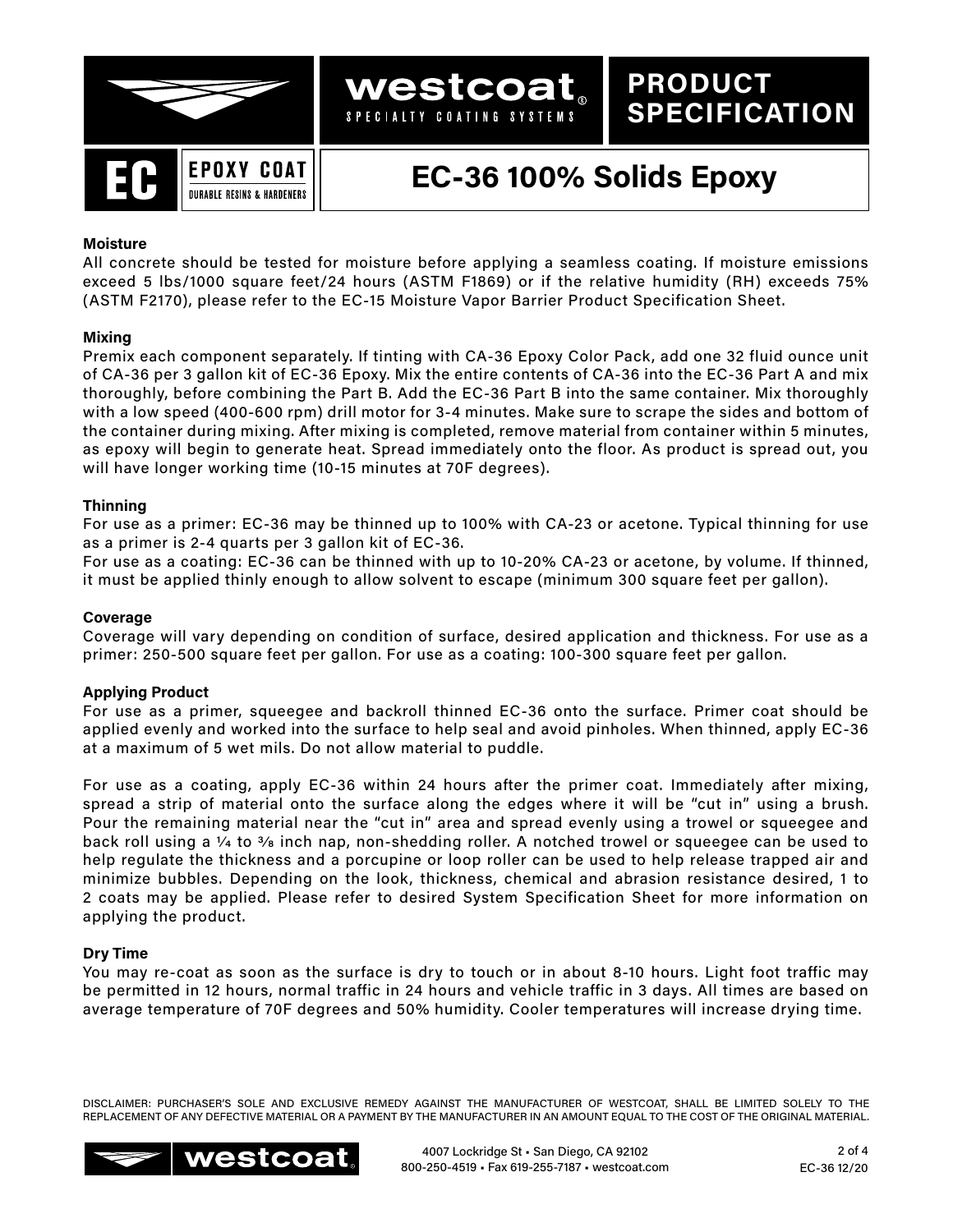



## **Clean Up**

Uncured material should be removed with an environmentally-safe solvent. Cured material should be removed mechanically.

**westcoat** SPECIALTY COATING SYSTEMS

## **Limitations**

- Please refer to all related Product and System Specification sheets before application.
- This product is designed for professional use only.
- Test for moisture in concrete and vapor drive.
- Thinly applied coatings may not hide epoxy patches, rough concrete or shotblast tracks.
- Approval and verification of proposed colors, textures and slip resistance is recommended.
- Be sure to measure and mix properly. Be aware of the pot life of mixed epoxy.
- Do not apply when temperatures are below 50°F or above 90°F. Hot or cold weather will affect dry times.
- Epoxy must be cured for a minimum of 24 hours before coming in contact with water.
- Skid resistant additives are available, such as CA-30 or CA-31.
- For interior use only unless protected by a UV resistant coating.
- Solvents may be required in cooler weather to lower viscosity and increase coverage of 100% solids.
- Please check with local laws governing the use of solvents.
- Do not allow Westcoat products to freeze.

### **Health Precautions**

Inhalation of vapor or mist can cause headache, nausea irritation of nose, throat, and lungs. Avoid breathing vapors, it is strongly recommended that respirators are worn. Prolonged or repeated skin contact can cause slight skin irritation. All epoxies have the potential of causing skin irritations or allergic reactions. Be careful not to get on skin, clothes or in eyes. Gloves are strongly recommended. If splashed in the eye, flush with warm water and contact a physician if blurring persists.

Solvent based products are extremely flammable, extinguish all pilot lights and sources of ignition such as electrical motors. Be sure to have adequate cross ventilation prior to installing.

#### **Slip Precaution**

Westcoat Specialty Coatings Systems highly recommends the use of a slip-resistant additive to all coatings/systems that may be exposed to wet, oily, greasy or slippery conditions. It is the end user's responsibility to provide a flooring system that meets current safety standards. Westcoat and its distributors will not be responsible for injury incurred during a slip and fall incident. For the current coefficient of friction requirements, please consult your local building codes.